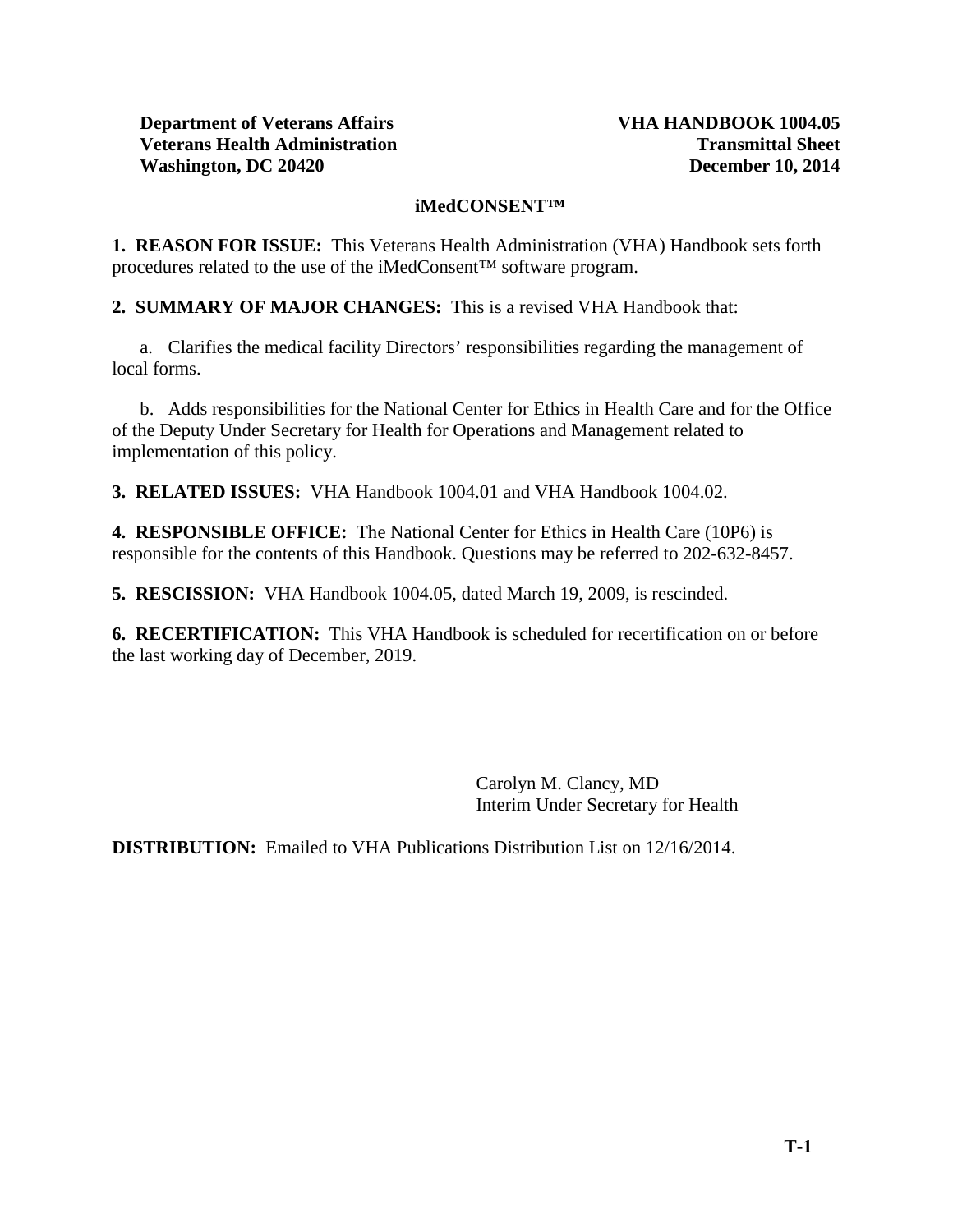# **CONTENTS**

# $i$ MedCONSENT<sup>TM</sup>

# **PARAGRAPH PAGE**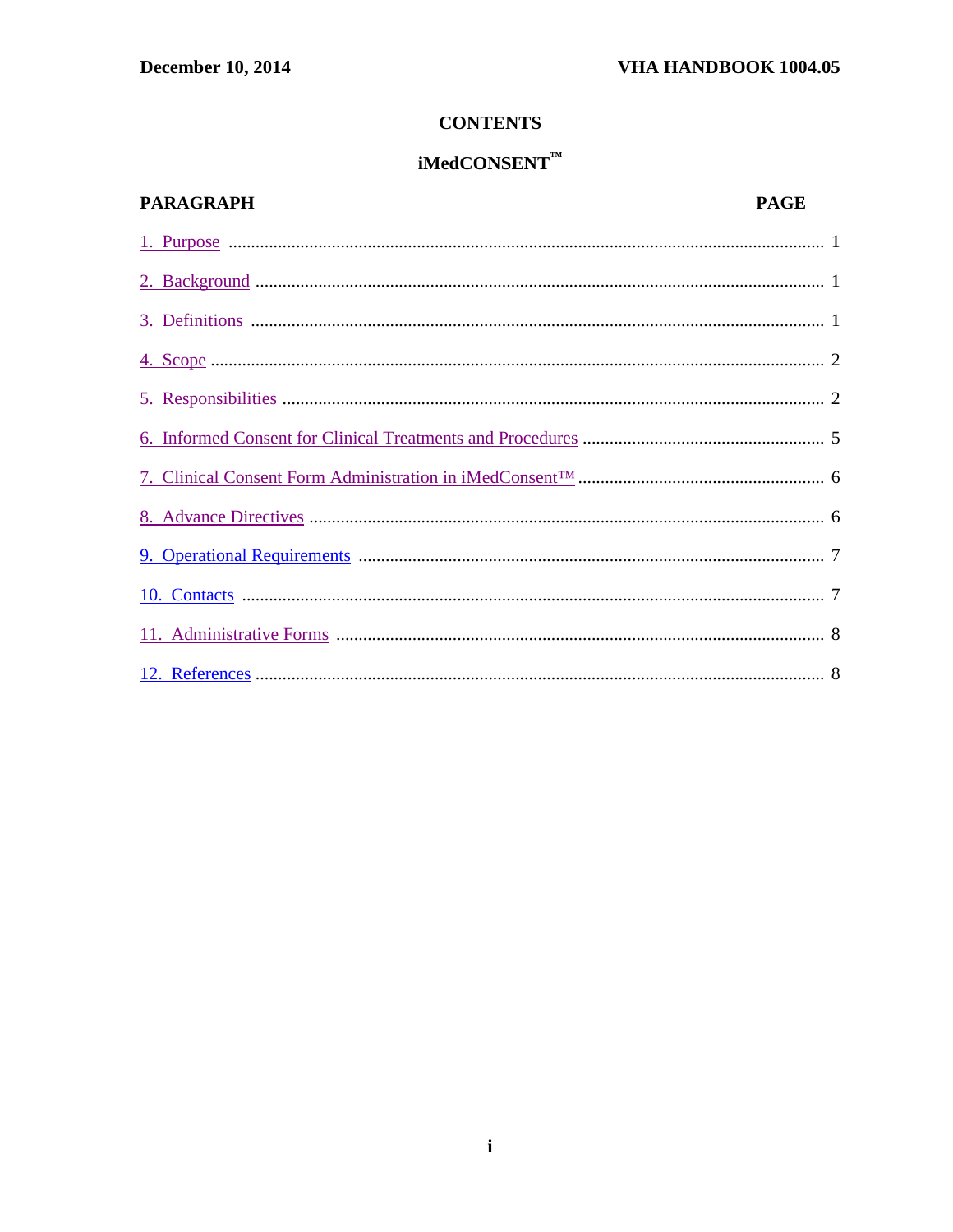# **iMedCONSENT™**

<span id="page-2-0"></span>**1. PURPOSE:** This Veterans Health Administration (VHA) Handbook sets forth procedures related to the use of the iMedConsent™ software program. **AUTHORITY:** 38 U.S.C. 305 and 7331 through 7334, and 38 CFR 17.32.

# <span id="page-2-1"></span>**2. BACKGROUND:**

a. VHA is a recognized leader in the use of computer technology to promote and ensure high quality patient care.

b. In February 2004, the VHA National Leadership Board (NLB) mandated national implementation of iMedConsent™.

c. iMedConsent<sup>™</sup> is a software package that supports electronic access, completion, electronically captured signature, and storage of documents, such as informed consent forms and advance directives.

d. iMedConsent<sup>™</sup> includes an extensive library of patient education documents, anatomical pictures and diagrams, and drug monographs. The nationwide installation of iMedConsent™ was completed in September, 2005.

# <span id="page-2-2"></span>**3. DEFINITIONS:**

a. **Additional Information Field.** The additional information field is a content field in the consent form creator portion of iMedConsent™. This field contains facility-determined text that is added to every consent form that is generated using iMedConsent™ at each Department of Veterans Affairs (VA) medical facility. Text that is added to the Additional Information field is not overwritten with the release of national software updates.

b. **Administrative Users.** Administrative users have administrative rights to perform advanced functions in iMedConsent™, such as adding local forms, adding text to locallycontrolled fields, and generating specialized usage reports.

c. **Advance Directive.** An advance directive is a written statement by a person, who has decision-making capacity regarding preferences about future health care decisions in the event that individual becomes unable to make those decisions (see VHA Handbook 1004.02, Advance Care Planning and Management of Advance Directives).

d. **Dialog Medical.** Dialog Medical is the vendor of the iMedConsent™ software package.

e. **Electronic Signature Pad.** The electronic signature pad is an electronic device that is used to capture written signatures electronically.

f. **Electronically Captured Signature.** The Electronically Captured Signature is a term used to refer to a written signature captured using an electronic signature pad and affixed to a document. *NOTE: An electronically captured signature should not be confused*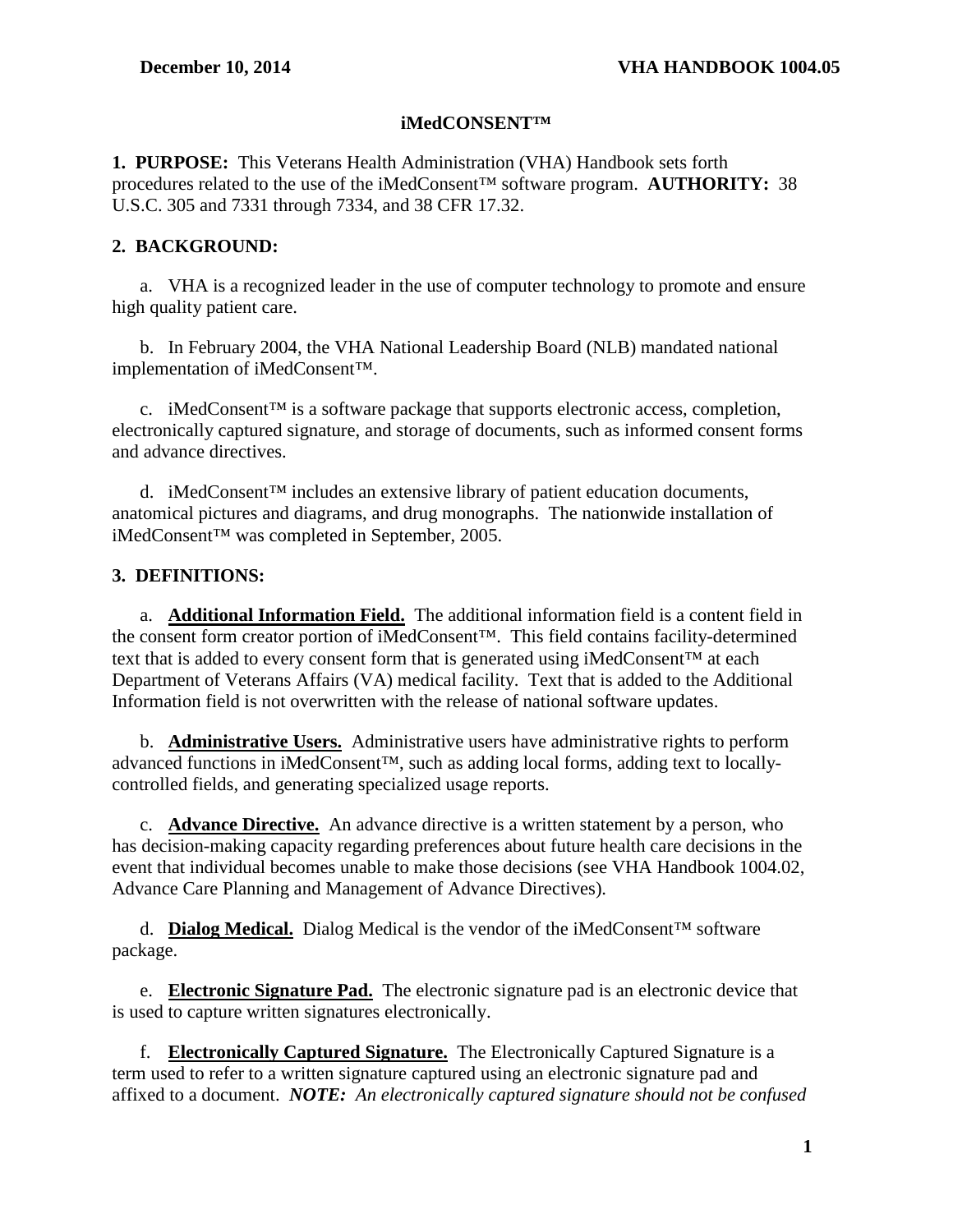*with an electronic signature which is a computer data compilation of a symbol or series of symbols.*

g. **Facility-Specific Procedure Notes Field.** The "Facility-Specific Procedure Note" field is a content field in the consent form creator portion of the iMedConsent™ program. Utilizing this field, iMedConsent<sup>™</sup> administrative users may add text to the description of the procedure or treatment described in individual consent forms. Text added to the "Facility-Specific Procedure Notes" field is not overwritten with the release of national updates.

h. **iMedConsent**™**.** The iMedConsent™ is a commercially-available software package that has been customized for use within the Department of Veterans Affairs (VA). The software supports electronic access, completion, signing, and storage of such documents as informed consent forms and advance directives. VA has purchased an enterprise license for iMedConsent™. The name of the program is sometimes abbreviated as "iMed."

# <span id="page-3-0"></span>**4. SCOPE:**

a. iMedConsent™ must be used to generate, sign, and store consent forms for clinical treatments and procedures, except as noted in paragraph 6.a. of this Handbook. Use of the program must be supported in all VA medical facilities, Community-Based Outpatient Clinics (CBOCs), and other VA health care environments with access to VA's Computerized Patient Record System (CPRS).

b. Practitioners must use the Spanish-language translations in iMedConsent<sup>TM</sup> to facilitate the informed consent discussion when appropriate.

c. Practitioners may utilize the patient education materials, anatomical pictures and diagrams, drug monographs, and forms contained in the iMedConsent™ library, as appropriate.

d. Practitioners may use iMedConsent™ to help Veterans complete VA Form 10-0137, VA Advance Directive: Durable Power of Attorney for Health Care and Living Will.

e. The forms and documents in the iMedConsent™ library must be maintained as described in paragraph 7 of this Handbook.

# <span id="page-3-1"></span>**5. RESPONSIBILITIES:**

a. **Deputy Under Secretary for Health for Operations and Management.** The Deputy Under Secretary for Health for Operations and Management is responsible for:

(1) Ensuring that policy and procedures, consistent with this Handbook, are implemented in VA medical facilities by working with National Center for Ethics in Health Care each year to establish appropriate performance tracking and following up on reports of inadequate adherence to this Handbook.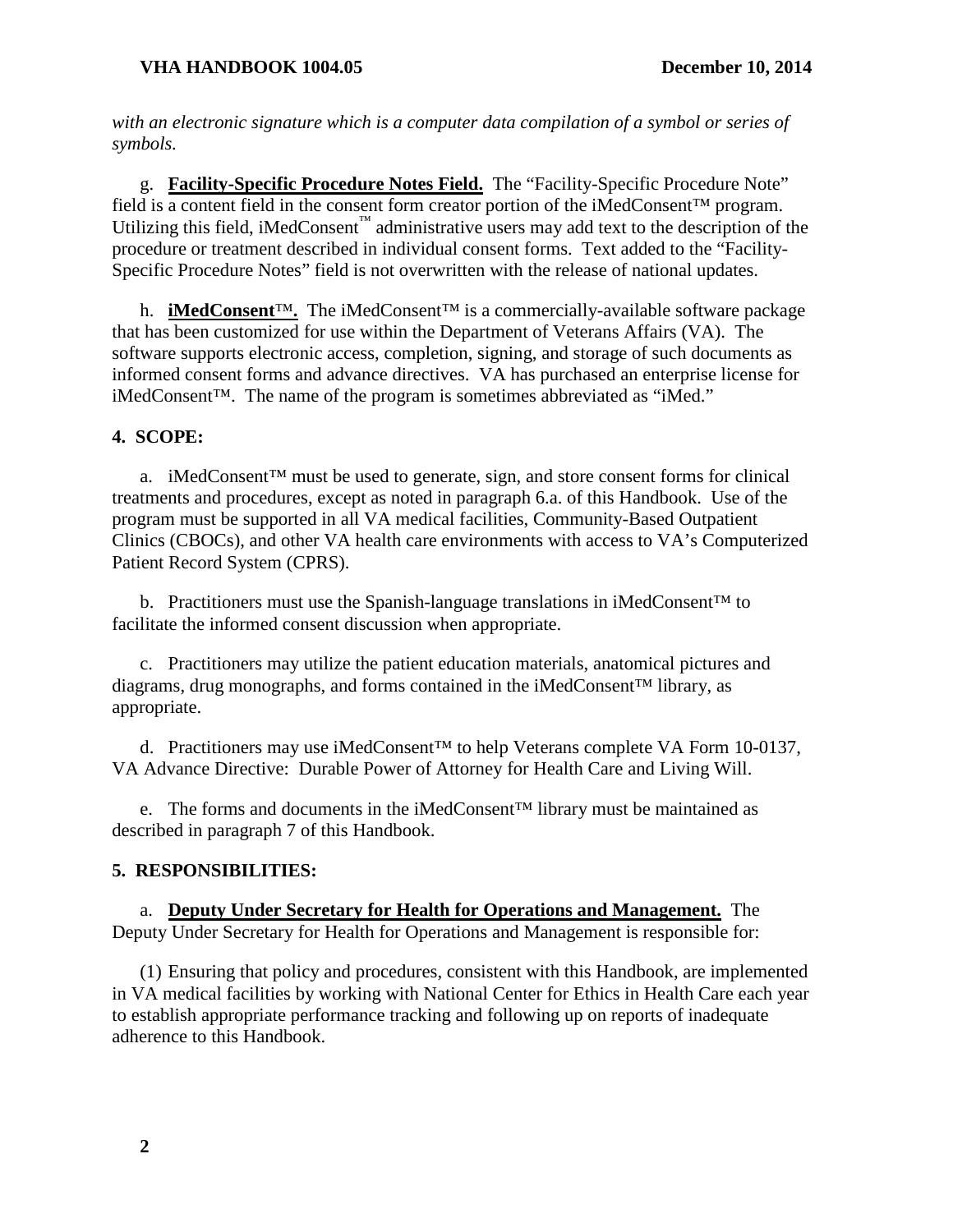(2) Designating operational policy offices under the Deputy Under Secretary for Health for Operations and Management to coordinate with the Office of Patient Care Services to ensure that consent form content is consistent with VHA policy and practice.

b. **VHA Office of Patient Care Services.** The VHA Office of Patient Care Services is responsible for:

(1) Ensuring, through an ongoing review process using subject matter experts and Field Advisory Committees, that the clinical content in the iMedConsent™ system (i.e., consent form information, patient education documents, and pre- and post-operative instructions) is consistent with VHA Handbook 1004.01, Informed Consent for Clinical Treatments and Procedures, and any other applicable VHA policies, and reflects current accepted standards of clinical practice.

(2) Submitting content changes to the vendor (Dialog Medical) to be incorporated into the software program.

c. **VHA National Center for Ethics in Health Care.** The VHA National Center for Ethics in Health Care is responsible for:

(1) Providing oversight of the iMedConsent™ contract;

(2) Maintaining and updating this Handbook;

(3) Ensuring that the iMedConsent<sup>TM</sup> software maintains compliance with ethical standards and VHA policies related to health care ethics;

(4) Establishing, interpreting, and communicating standards and guidance for iMedConsent™ usage, including the procedures in this Handbook;

(5) Establishing iMedConsent™ program performance and quality improvement goals, in consultation with the Deputy Under Secretary for Health for Operations and Management;

(6) Identifying, in consultation with the Deputy Under Secretary for Health for Operations and Management, key measures for monitoring adherence to this Handbook on an annual basis;

(7) Collecting quarterly and annual data on identified key measures for iMedConsent™ usage and making data analyses and progress reports available to leaders and the field; and

(8) Reporting inadequate iMedConsent™ usage and policy adherence at the facility and Veterans Integrated Service Network (VISN) level to the Deputy Under Secretary for Health for Operations and Management.

d. **VHA Office of Informatics and Analytics/Health Systems Portfolio Management.** The VHA Office of Informatics and Analytics, Health Systems Portfolio Management (OIA/HSPM) is responsible for: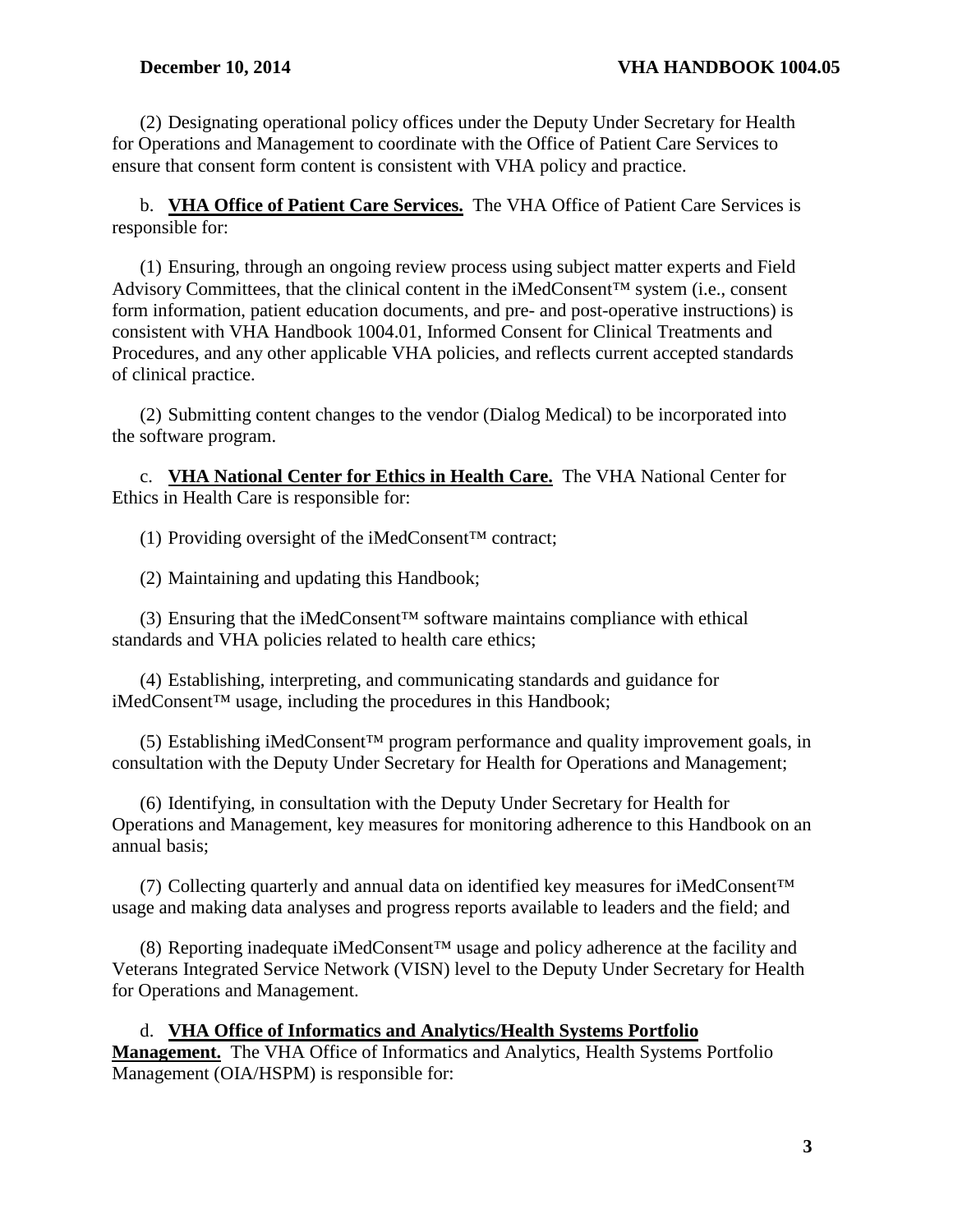#### **VHA HANDBOOK 1004.05 December 10, 2014**

(1) Acting as a liaison between the National Center for Ethics in Health Care and the VA Office of Information and Technology (OIT);

(2) Designating a primary technical point of contact within the Office of Health Information (OHI) who will act as the primary contact for information technology issues related to iMedConsent™, and who will attend monthly iMedConsent™ point of contact teleconferences; and

(3) Facilitating coordination of business requirements related to software enhancements and new functionalities to the software and compliance with VA technical requirements with OIT and the vendor. This may include coordination with VHA OIA Health Information Governance, Health Care Security Requirements and/or iMedConsent designated Information Security Officer to conduct a security impact analysis of proposed changes or enhancements.

e. **Medical Facility Director.** The medical facility Director is responsible for ensuring:

(1) Practitioners have the equipment and resources they need to use iMedConsent™ effectively;

(2) Informed consent workflow is examined and reengineered when necessary to comply with this Handbook and VHA Handbook 1004.01;

(3) iMedConsent™ end-users and administrative users are competent in the use of the iMedConsent™ system;

(4) Staff members are made aware that patient education resources are available in iMedConsent™ (including the educational documents, anatomical pictures and diagrams, and drug monographs), which may be accessed and provided to patients, as needed;

(5) Practitioners use iMedConsent™ consistent with this Handbook;

(6) Administrative users maintain forms in the library as directed in this Handbook;

(7) Document processing problems are promptly resolved and/or reported to the vendor, when appropriate;

(8) Administrative users generate regular iMedConsent™ usage reports for Chief of Staff (COS) review;

(10) Facilities do not customize the structure of nationally standardized forms provided in iMedConsent<sup>™</sup> by the vendor (e.g., VA Form 10-0137); and

(11) Facilities obtain approval for adding auto-populated text to any nationally standardized form in iMedConsent™. Approval must be obtained from the local forms committee and the appropriate VA Program Office that has primary responsibility for the nationally standardized form.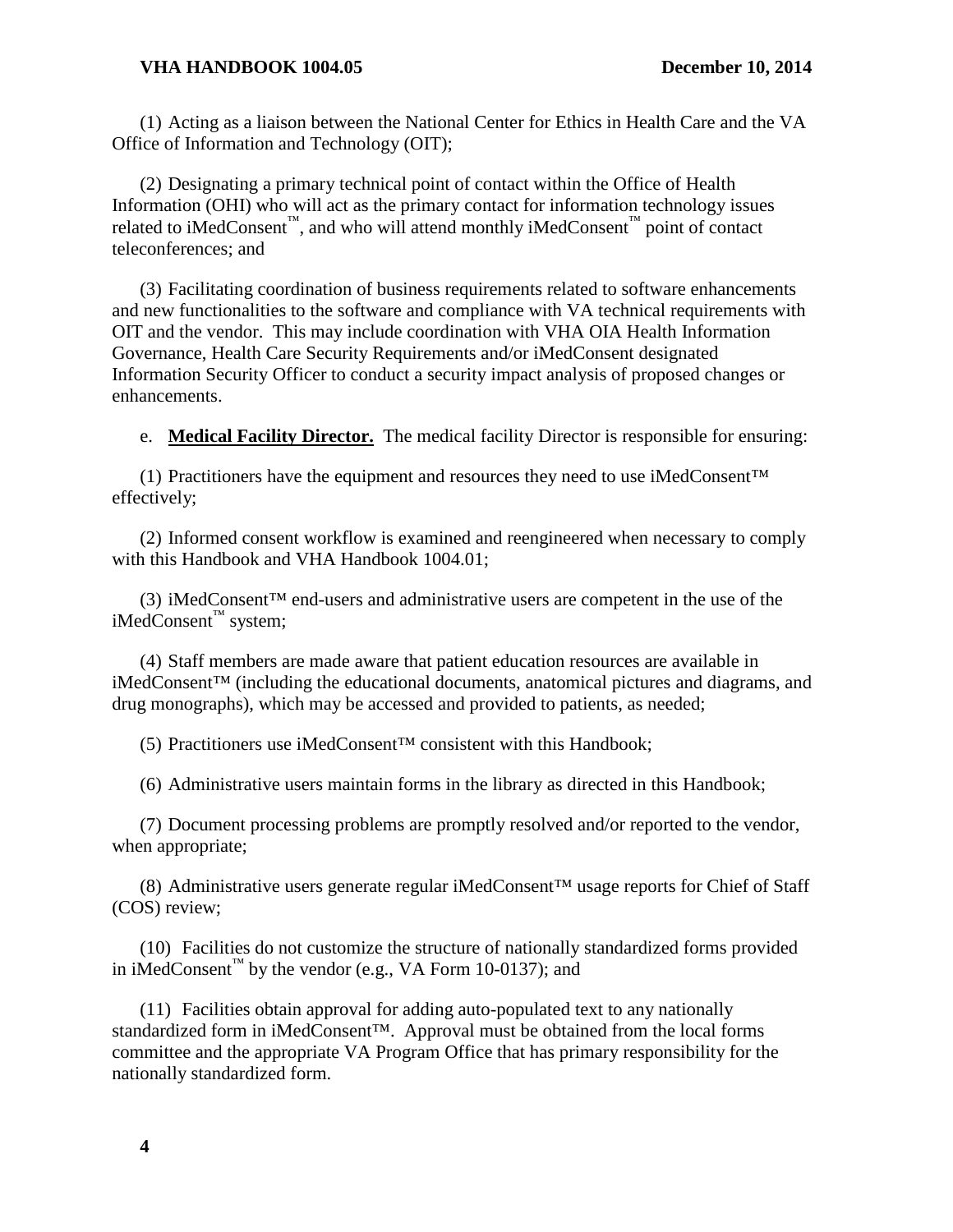f. **Facility Chief of Staff.** The facility Chief of Staff (COS) is responsible for ensuring:

(1) Locally-customized forms and data fields contain information that is in compliance with this Handbook, VHA Handbook 1004.01, and any other applicable VHA policies or guidelines;

(2) iMedConsent<sup>™</sup> usage reports are reviewed and used to initiate improvement activities, as appropriate; and

(3) All clinical specialties are using iMedConsent<sup>™</sup> to document signature consent as stated in this Handbook.

#### <span id="page-6-0"></span>**6. INFORMED CONSENT FOR CLINICAL TREATMENTS AND PROCEDURES:**

a. iMedConsent<sup>™</sup> must be used to document patient consent for treatments or procedures that require signature consent, unless:

(1) The patient declines to sign using the electronic signature pad;

(2) There is a temporary system failure that prohibits proper use of the program;

(3) The patient (or surrogate) is giving consent in a situation not supported by the iMedConsent™ software (e.g. by mail or fax); or

(4) Use of the program would introduce infection control issues (e.g., patient is in isolation).

b. When iMedConsent<sup>™</sup> is not used, signature consent must be documented on a nationally approved consent form (see VHA Handbook 1004.01).

c. Workflows associated with the informed consent process and documentation must be examined and reengineered to reflect quality standards for informed consent as stated in VHA Handbook 1004.01. *NOTE: A guidance document produced to aid in workflow analysis and reengineering to appropriately incorporate the use of iMedConsent™ can be found at: [http://vaww.patientdecisions.va.gov/docs/iMed\\_Analysis.pdf.](http://vaww.patientdecisions.va.gov/docs/iMed_Analysis.pdf) This is an internal VA Web site and is not available to the public.*

d. iMedConsent™ must not be used to:

(1) Document consent for services provided by Occupational Health.

(2) Document consent for research, except as specifically authorized by the Office of Research and Development.

e. Spanish language translations (consent forms and education documents) are available in iMedConsent™. These materials must be used with Spanish speaking patients (or surrogates) to facilitate the informed consent discussion, when appropriate*.*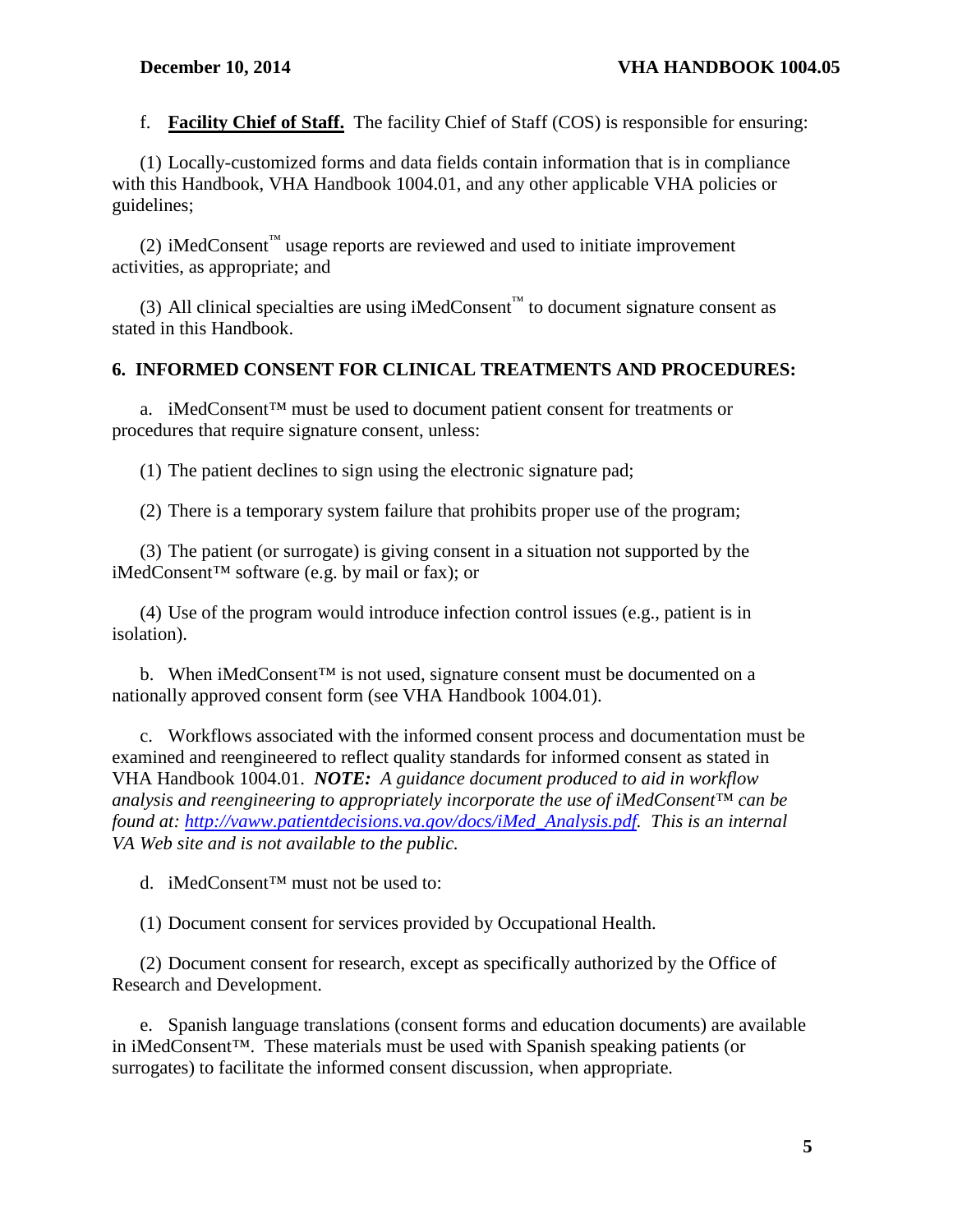#### **VHA HANDBOOK 1004.05 December 10, 2014**

f. A printed copy of the consent form must be offered to the patient or surrogate before and after signatures are obtained.

# <span id="page-7-0"></span>**7. CLINICAL CONSENT FORM ADMINISTRATION IN iMedCONSENT™:**

a. Local versions of national consent forms cannot be created in iMedConsent™. Administrative users must ensure that local versions of national consent forms do not exist in their local form library, and must instruct practitioners to use only the nationally-approved consent forms.

b. Facilities may add consent forms to their local library for treatments or procedures that are not included in the iMedConsent™ library. However, copies of locally-created clinical consent forms must be sent to the vendor, Dialog Medical, using the email address [content@dialogmedical.com,](mailto:content@dialogmedical.com) before the form is added to the local library. If the newlyadded form duplicates a form in the national library, or is otherwise inappropriate, the facility will be instructed to delete the form from their library. Once national versions of consent forms are released, facilities must delete any corresponding locally-created consent form and instruct practitioners to use the national form.

c. All locally-added consent forms must be consistent with VHA Handbook 1004.01. Facilities need to determine local procedures for the review and approval of new clinical consent forms that are not included in the standard iMedConsent™ library.

d. Forms used for purposes other than those described in this Handbook and that are not specifically prohibited in this Handbook may be added to the iMedConsent™ library at the local level. All locally added forms must be reviewed and approved by the local forms committee. *NOTE: The local forms committee make-up varies from facility to facility, but the committee must ensure that this Handbook is followed.*

e. Information added to the Facility-Specific Procedure Notes field must conform to the requirements in VHA Handbook 1004.01. The text on the Facility-Specific Procedure Notes field must not include risks, benefits, or alternatives. Information added to the Facility-Specific Procedure Notes field must be approved by the local Chief of Service. Appropriate content includes logistical information about the treatment or procedure that is relevant to local practice (e.g., directions to the building where the procedure is performed).

f. Text contained in the "Additional Information" field must be approved by the COS or designee. Since this text is added to every consent form, it must only contain information that is relevant to all treatments and procedures performed at the facility. For example, "If you need to cancel or reschedule your treatment or procedure, call 555-1000."

### <span id="page-7-1"></span>**8. ADVANCE DIRECTIVES:**

a. Although the use of iMedConsent™ to help patients complete and electronically store advance directive forms is encouraged, it is not mandatory.

b. Practitioners need to print two copies of the completed, signed advance directive for the patient (or more upon request). *NOTE: Procedures and requirements for documentation*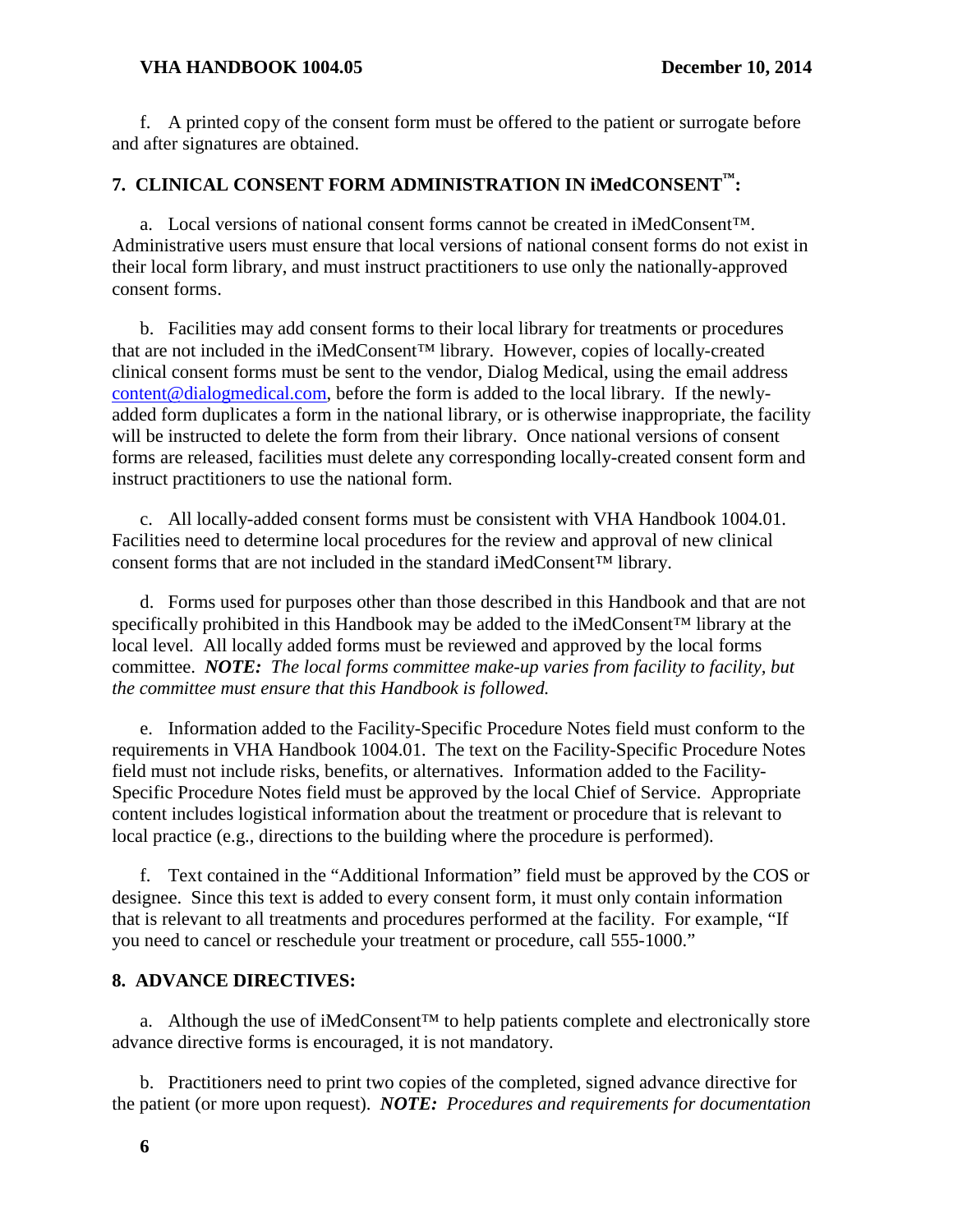*of advance directives are described in VHA Handbook 1004.02, Advance Care Planning and Management of Advance Directives.*

#### <span id="page-8-0"></span>**9. OPERATIONAL REQUIREMENTS:**

a. iMedConsent™-related equipment (e.g., servers, workstations, signature pads) must be properly configured and maintained.

b. Printers must be available in areas where iMedConsent<sup>TM</sup> is used so that the documents created, or available in iMedConsent™, can be easily printed for the patient.

c. Various mobile solutions are in use throughout VA for wireless or mobile implementation of iMedConsent™. Each VA medical facility possesses unique characteristics, which make a "single solution" impractical. Specific equipment needs are to be assessed and determined at the facility. Such equipment assessments need to incorporate a user-based evaluation and include simulated "consenting" scenarios in the desired deployment locations. End-user participation in these evaluations is essential to ensure that the equipment is manageable within the context of the informed consent workflow.

d. Except in the simplest of cases, VA staff must not service mobile carts, unless they have received proper training and instruction from the vendor of the devices (e.g., do not add personal electronic signature pads.) *NOTE: For concerns regarding compatibility of equipment with iMedConsent™ software, VA staff should contact the vendor, Dialog Medical.*

### <span id="page-8-1"></span>**10. CONTACTS:**

a. **Technical Issues.** Technical problems or difficulties with the iMedConsent™ software need to be reported to the vendor, Dialog Medical, at 1-800-482-7963 or at [enterprise@dialogmedical.com.](mailto:enterprise@dialogmedical.com)

#### b. **Clinical Content Concerns and Requests.**

(1) Concerns related to the clinical content in the iMedConsent™ program and requests for new content need to be reviewed and approved by the relevant Specialty Chief and submitted to the vendor using email [\(content@dialogmedical.com\)](mailto:content@dialogmedical.com). Submission must include the name of the document (or proposed name if new content is being requested), the specialty (or proposed specialty), and a description of the concern or new content request.

(2) The vendor, Dialog Medical, evaluates content requests on a 90-day timeframe (estimated) to determine whether content modification or new content is needed. Dialog Medical provides a summary of actions taken in response to any field request to Patient Care Services for review.

(3) Patient Care Services, in conjunction with designated operational policy offices under the Deputy Under Secretary for Health for Operations and Management, is responsible for ensuring that consent form content is consistent with VHA policy and practice.